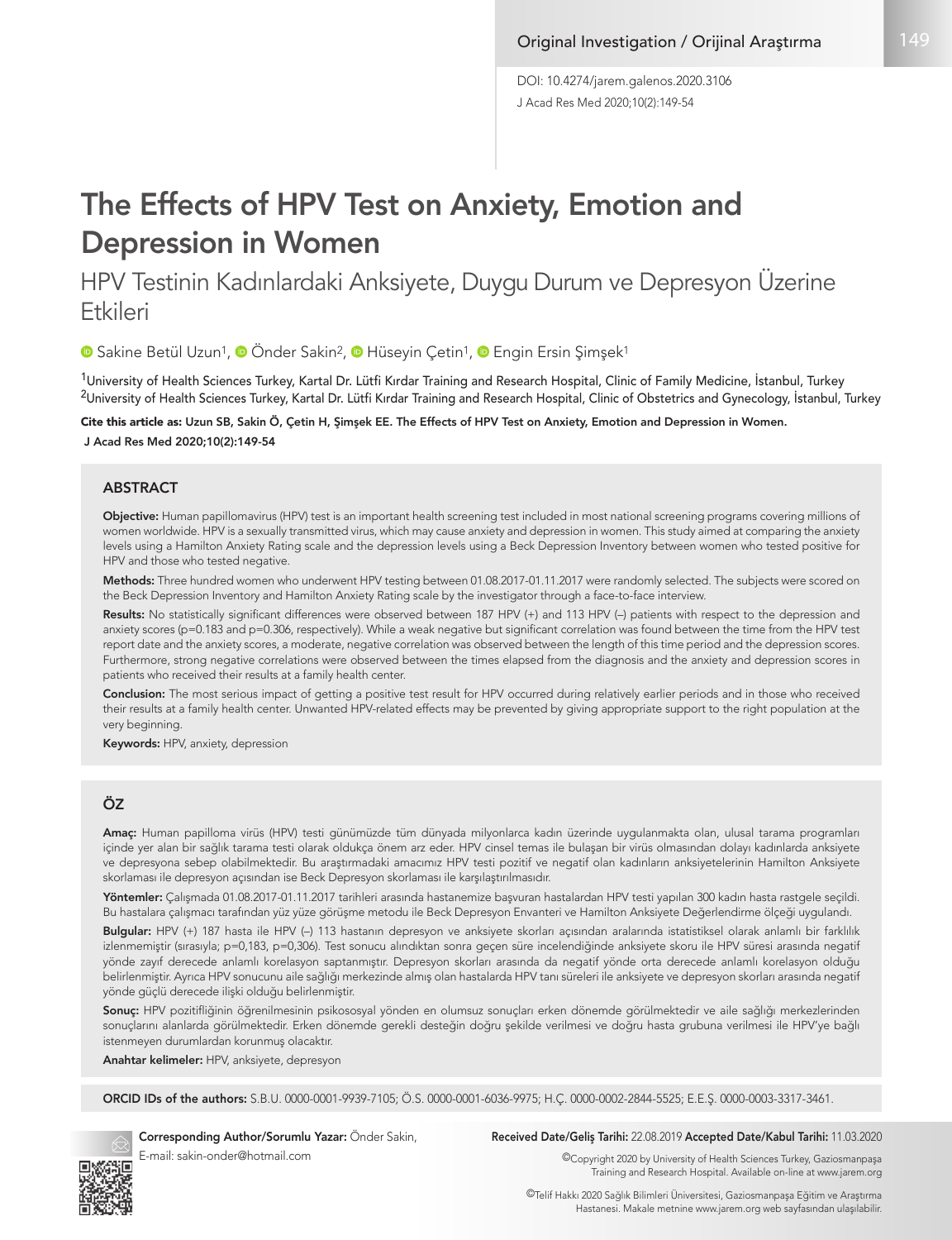Cervical cancer is one of the prominent malignancies of female genital tract. Although the importance of smear tests is surely incontestable, the importance and value of Human papillomavirus (HPV) screenings are also gradually increasing. Currently, HPV screening and vaccination programs are running in many countries (1-6).

Overall, testing positive for HPV is considered to have mental, physical, familial, or even social consequences on women. However, these consequences have been investigated by only a limited number of studies so far.

Although underestimated, several previous studies have emphasized the importance of psychosocial impact of HPV tests and the need for further studies. As mentioned earlier, cervical cancer screenings are included in most national programs worldwide, and the significance of HPV tests for public health has been strongly emphasized (7).

A positive HPV test may cause fear, anxiety, stress, and sexual dysfunction, as well as raise accusations and questions about trust in relationships (8-11). Women who have tested positive for HPV may feel stigmatized and experience a feeling of guilt, sadness, and shame while indulging in sexual act (7,9,11,12). Moreover, experiencing troubles with explanations, disclosures, and trust in relationships may eventually increase anxiety (9). Also, the association between adequate public awareness of HPV and cervical cancer have not been fully understood (13-15).

Reports from several studies have indicated that initially, a positive HPV test is more likely to bring psychological problems than an abnormal smear result (7,11); this is because unlike women who have an abnormal Pap smear result, HPV (+) women are more prone to feel stigmatized and shame (16).

Finally, the approach to an HPV (+) woman should differ from that to a woman with an abnormal smear test result. In our country, an HPV test has a widespread use and is included in routine screening programs. Therefore, we believe that it is pertinent to increase the public understanding of the effects of this test on women and appropriate approaches to this issue.

In this study, we aimed at assessing the effects of testing positive for HPV on anxiety, mood, and depression in women.

# **METHODS**

This cross-sectional and observational study included women who were directly referred to the Outpatient Clinics of Obstetrics and Gynecology of our hospital for an HPV testing and the HPV (+) women referred from other health centers during the study period (1 August, 2017 to 11 November, 2017).

A total of 187 HPV (+) women, aged 20-70 years, who met the inclusion criteria were included in the study group, while 113 HPV (–) aged-matched women were included in the control group. The exclusion criteria of the study included chronic diseases, the use of medicines that might affect the mood including antidepressants, antipsychotics, and sedatives, alcohol and/or any chemical

J Acad Res Med 2020;10(2):149-54

substance addiction, and any other conditions that might lead to sexual dysfunction including vaginal stenosis, vagina dryness, active vaginitis, vaginismus, hymenal stenosis, and vagina atrophy.

Furthermore, the study data were collected by the investigator through face-to-face interviews conducted between 1 August, 2017 and 11 November, 2017. All subjects in both the study and control groups completed two psychiatric questionnaires including the Beck Depression Inventory and the Hamilton Anxiety Rating scale.

While the dependent variables in this study consisted of anxiety and depression in HPV (+) subjects, the independent variables included sociodemographic and biodemographic characteristics (such as age, educational attainment, income level, occupational status, number of children) and time from HPV test report date.

The study protocol was submitted to the Institutional Review Board and ethics approval was obtained on July 25, 2017 [Institutional Review Board (approval number: 2017/514/111/6)]. A written informed consent form was obtained from all patients prior to the study.

#### Statistical Analysis

Data were analyzed using the SPSS software version 17.0. The normality of the variables was assessed using histogram graphics and the Kolmogorov-Smirnov test. The descriptive statistics included means, standard deviation, minimum, and maximum. Moreover, the 2×2 contingency Pearson's chi-square and Fisher's exact tests were used for the comparisons. Additionally, while the Mann-Whitney U test was used for the comparisons of non-normally distributed (nonparametric) data between two groups, the Kruskal-Wallis test was used to compare more than two groups. Besides, the Spearman's Correlation test was used for intergroup comparisons of numerical data. A p-value <0.05 was considered as statistically significant.

## RESULTS

Of the 300 studied subjects, 35.67% were elementary school graduates, 77% were married, 49% were unemployed, and 48.33% had a monthly income ranging from 1,500 to 4,500 TL. The mean age of the participants was 42.19±9.29 years and the mean number of children per subject was 1.98±1.27.

Interestingly, the analysis of the demographic characteristics by HPV results did not reveal any statistically significant associations between HPV results and age, educational attainment, marital status, number of children, income level, Beck Depression Inventory, and Hamilton Anxiety Rating scale scores (p>0.05).

In addition, no statistically significant associations were observed between the analysis of Beck Depression Inventory and Hamilton Anxiety Rating scale scores by HPV results (p>0.05).

Moreover, the analysis of the distribution of demographic characteristics by HPV results indicated that the rates of HPV (+) subjects were higher among employees (58.33%), unemployed women (53.74%), and pensioners (60%) than in students (0%) (p:0.009) (Table 1).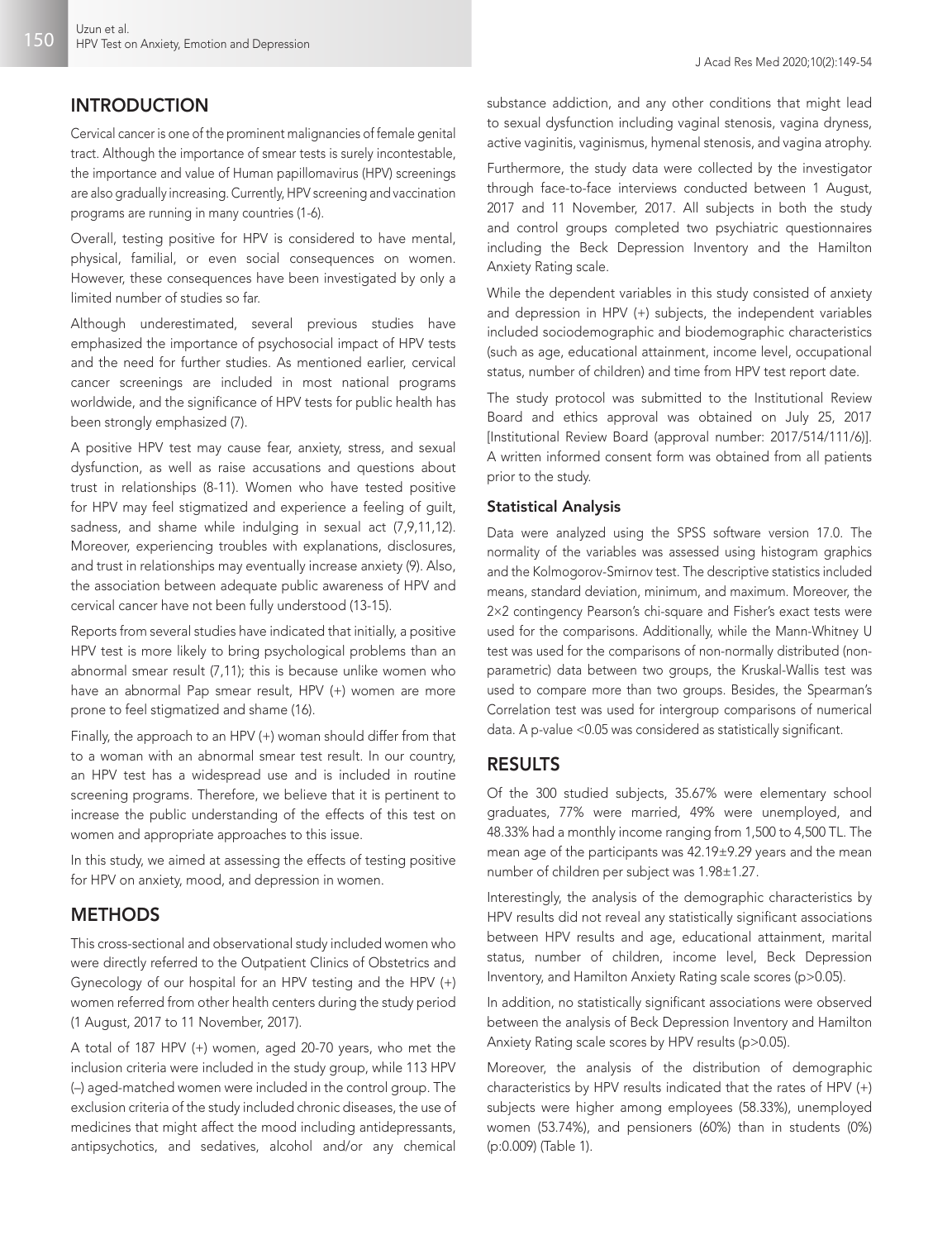The analysis of the mean age, number of children, and Beck Depression Inventory and Hamilton Anxiety Rating scale scores by the HPV results revealed that Beck Depression Inventory scores were lower in HPV (–) subjects (11.93±8.86) compared to the HPV (+) subjects (14.13±9.08) (p=0.029) (Table 2).

| Table 1. Demographic characteristics of patients according to the human papillomavirus results |                      |                   |         |                 |         |                                     |          |       |  |  |  |  |
|------------------------------------------------------------------------------------------------|----------------------|-------------------|---------|-----------------|---------|-------------------------------------|----------|-------|--|--|--|--|
|                                                                                                |                      | <b>HPV</b> result |         |                 |         |                                     |          |       |  |  |  |  |
|                                                                                                |                      | <b>Positive</b>   |         | <b>Negative</b> |         | Positive at family<br>health center |          | p     |  |  |  |  |
|                                                                                                |                      | $\mathsf{n}$      | %       | n.              | %       | $\mathsf{n}$                        | %        |       |  |  |  |  |
| Age                                                                                            | <40                  | 73                | (58.40) | 40              | (32.00) | 12                                  | (9.60)   | 0.059 |  |  |  |  |
|                                                                                                | $>40$                | 95                | (54.29) | 73              | (41.71) | $\overline{7}$                      | (4.00)   |       |  |  |  |  |
| Education                                                                                      | Illiterate           | 5                 | (83.33) | $\mathbf{1}$    | (16.67) | $\mathbf 0$                         | (0.00)   | 0.820 |  |  |  |  |
|                                                                                                | Primary school       | 58                | (54.21) | 39              | (36.45) | 10                                  | (9.35)   |       |  |  |  |  |
|                                                                                                | Middle school        | 31                | (55.36) | 22              | (39.29) | 3                                   | (5.36)   |       |  |  |  |  |
|                                                                                                | High school          | 41                | (56.94) | 28              | (38.89) | $\mathfrak{Z}$                      | (4.17)   |       |  |  |  |  |
|                                                                                                | University and above | 33                | (55.93) | 23              | (38.98) | 3                                   | (5.08)   |       |  |  |  |  |
| Marital status                                                                                 | Married              | 122               | (52.81) | 95              | (41.13) | 14                                  | (6.06)   | 0.260 |  |  |  |  |
|                                                                                                | Single               | 11                | (64.71) | 5               | (29.41) | $\mathbf{1}$                        | (5.88)   |       |  |  |  |  |
|                                                                                                | Widow                | 35                | (67.31) | 13              | (25.00) | $\overline{4}$                      | (7.69)   |       |  |  |  |  |
| Job                                                                                            | Working              | 77                | (58.33) | 48              | (36.36) | $\overline{7}$                      | (5.30)   | 0.009 |  |  |  |  |
|                                                                                                | Not working          | 79                | (53.74) | 57              | (38.78) | 11                                  | (7.48)   |       |  |  |  |  |
|                                                                                                | Retired              | 12                | (60.00) | 8               | (40.00) | $\theta$                            | (0.00)   |       |  |  |  |  |
|                                                                                                | Student              | $\overline{0}$    | (0.00)  | $\mathbf 0$     | (0.00)  | 1                                   | (100.00) |       |  |  |  |  |
| Number of children                                                                             | 2 and less           | 119               | (57.77) | 77              | (37.38) | 10                                  | (4.85)   | 0.266 |  |  |  |  |
|                                                                                                | 3 and more           | 49                | (52.13) | 36              | (38.30) | 9                                   | (9.57)   |       |  |  |  |  |
| Beck1                                                                                          | Normal               | 62                | (52.10) | 49              | (41.18) | 8                                   | (6.72)   | 0.244 |  |  |  |  |
|                                                                                                | Mild                 | 56                | (53.85) | 43              | (41.35) | 5                                   | (4.81)   |       |  |  |  |  |
|                                                                                                | Moderate             | 36                | (63.16) | 15              | (26.32) | 6                                   | (10.53)  |       |  |  |  |  |
|                                                                                                | Severe               | 14                | (70.00) | 6               | (30.00) | $\overline{0}$                      | (0.00)   |       |  |  |  |  |
| Beck2                                                                                          | No depression        | 62                | (52.10) | 49              | (41.18) | 8                                   | (6.72)   | 0.541 |  |  |  |  |
|                                                                                                | There is depression  | 106               | (58.56) | 64              | (35.36) | 11                                  | (6.08)   |       |  |  |  |  |
| Hamilton1                                                                                      | None                 | 29                | (48.33) | 27              | (45.00) | $\sqrt{4}$                          | (6.67)   | 0.325 |  |  |  |  |
|                                                                                                | Minor                | 84                | (57.93) | 49              | (33.79) | 12                                  | (8.28)   |       |  |  |  |  |
|                                                                                                | Major                | 55                | (57.89) | 37              | (38.95) | 3                                   | (3.16)   |       |  |  |  |  |
| Hamilton2                                                                                      | No anxiety           | 29                | (48.33) | 27              | (45.00) | $\overline{4}$                      | (6.67)   | 0.392 |  |  |  |  |
|                                                                                                | There is anxiety     | 139               | (57.92) | 86              | (35.83) | 15                                  | (6.25)   |       |  |  |  |  |

HPV: Human papillomavirus

| Table 2. Average of age, number of children, Beck and Hamilton values according to the human papillomavirus result |                   |            |                 |            |       |  |  |  |  |
|--------------------------------------------------------------------------------------------------------------------|-------------------|------------|-----------------|------------|-------|--|--|--|--|
|                                                                                                                    | <b>HPV</b> result |            |                 |            |       |  |  |  |  |
|                                                                                                                    | <b>Negative</b>   |            | <b>Positive</b> |            |       |  |  |  |  |
|                                                                                                                    | Average           | ± SD       | Average         | ± SD       |       |  |  |  |  |
| Age                                                                                                                | 42.41             | ±9.39      | 42.06           | ±9.25      | 0.469 |  |  |  |  |
| Number of children                                                                                                 | 2.02              | ±1.21      | 1.96            | ±1.30      | 0.596 |  |  |  |  |
| <b>Beck</b>                                                                                                        | 11.93             | $\pm 8.86$ | 14.13           | ±9.08      | 0.029 |  |  |  |  |
| <b>Hamilton</b>                                                                                                    | 12.27             | $\pm 8.17$ | 11.97           | $\pm 7.40$ | 0.991 |  |  |  |  |
| HPV: Human papillomavirus, SD: standard deviation                                                                  |                   |            |                 |            |       |  |  |  |  |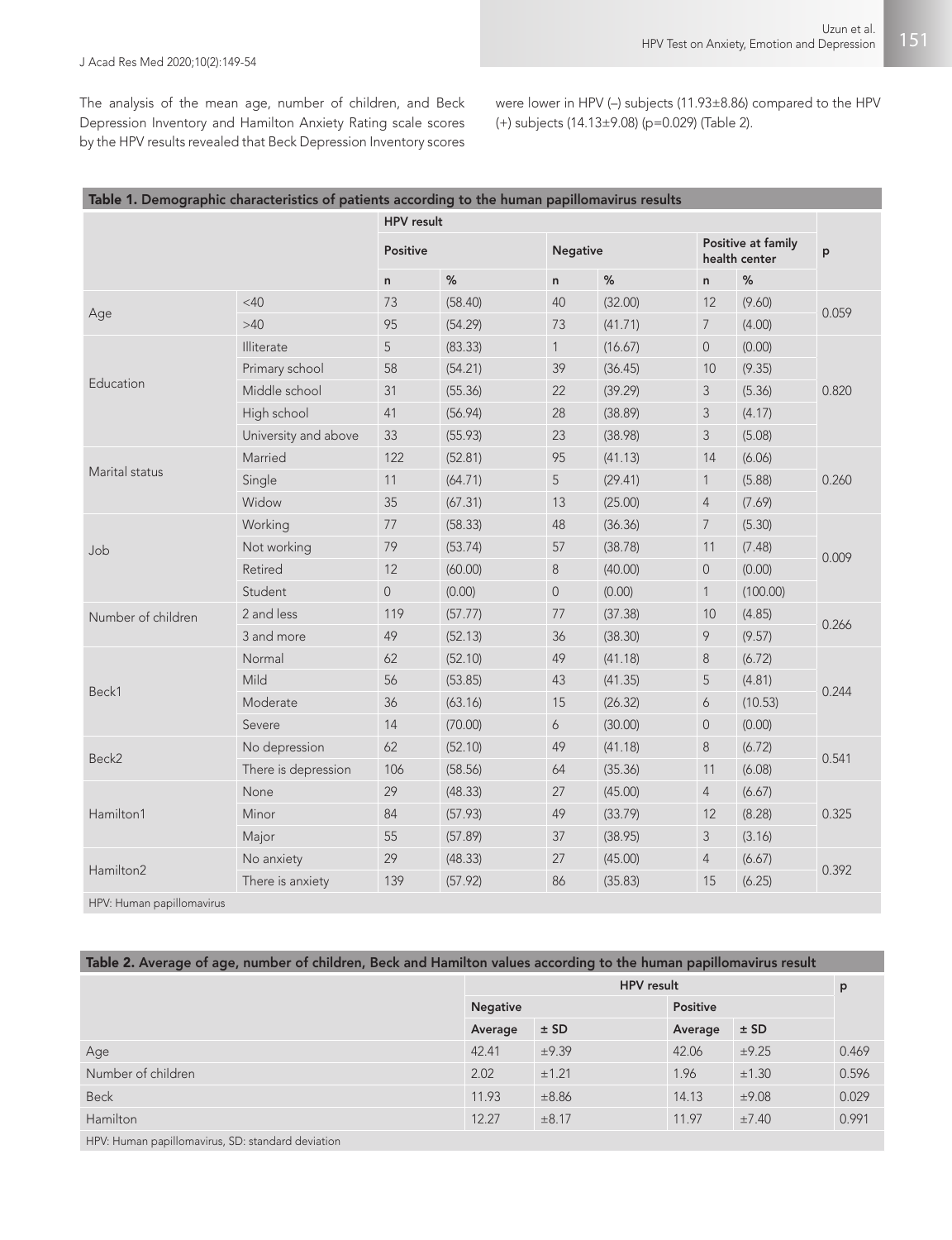Further, the analysis of age, educational attainment, number of children, income level, Beck Depression Inventory and Hamilton Anxiety Rating scale scores by the time from HPV testing revealed a very weak significant negative correlation (r= -0.167) between the time from HPV testing and Hamilton Anxiety Rating scale scores (p=0.004). However, no significant correlation was found between the duration of HPV infection and the mean age, educational attainment, number of children, income level, and Beck Depression Inventory scores (p>0.05).

The analysis of Beck Depression Inventory and Hamilton Anxiety Rating scale scores by the time from HPV testing in HPV (+) patients revealed significant correlations between the time from HPV testing and the Beck Depression Inventory and Hamilton Anxiety Rating scale scores: a statistically significant moderate negative correlation was found between the time from HPV test report date and the Beck Depression Inventory scores in HPV (+) patients ( $r = -0.404$ ) ( $p < 0.01$ ), as well as between the time from HPV test report date and the Hamilton Anxiety Rating scale scores in HPV (+) patients ( $r = -0.436$ ) ( $p < 0.01$ ).

The correlation analysis of the Beck Depression Inventory and Hamilton Anxiety Rating scale scores by the time from HPV testing in HPV (+) subjects who underwent an HPV testing at the Family Health Center (FHC) revealed a significant correlation between the time from HPV test report date and the Beck Depression Inventory and Hamilton Anxiety Rating scale scores. However, in patients who underwent HPV testing at the FHC, a strong negative correlation was found between the time from HPV test report date and the Beck Depression Inventory ( $r = -0.611$ ) ( $p < 0.01$ ), as well as between the time from HPV test report date and the Hamilton Anxiety Rating scale scores (r= -0.436) (p<0.01).

#### **DISCUSSION**

In the present study, the states of depression and anxiety was assessed in a total of 300 subjects, including 187 HPV (+) women and 113 HPV (–) women. Moreover, no statistically significant differences were found between the HPV (+) and (–) women with respect to their depression and anxiety scores (p=0.183, p=0.306, respectively). Although the difference did not reach the level of significance, the higher numerical values detected in all HPV (+) groups in comparison to the HPV (–) groups were remarkable. While 73% of the subjects who scored in the moderate range and 70% who scored in the severe range on the Beck Depression Inventory were in the HPV (+) group, 66% of the subjects who scored in the minor anxiety range and 61% who scored in the major anxiety range on the Hamilton Anxiety Rating scale were in the HPV (+) group.

Moreover, the analysis of the depression scores by the age and number of children revealed significantly lower scores in the HPV (–) group in comparison to the HPV (+) group (p=0.029).

The time interval between the HPV test report date and the assessment date has been considered important in this patient group, as these patients may experience an acute anxiety and

stress when they get test results. The fear of cancer may cause a tendency to undergo interventional procedures, colposcopic examinations, and biopsies in these patients, and they may even force their physician to perform these procedures. As a result, even the unnecessary interventions, and tissue sampling procedures may be performed.

A literature search revealed evidence from several studies indicating that the level of stress might be significantly increased initially after getting a positive HPV test result. Quantitative studies support that a positive HPV test is more likely to bring psychological load than an abnormal smear result and that this effect may lessen over time (17). In our study, the subjects were assessed at five different time intervals; "the first two weeks," "week 2 to week 4," "month 1 to month 3," "month 6 to month 12," and "after month 12." The assessment of anxiety and depression scores pointed out a negative, week but significant correlation between anxiety scores and the time from the HPV test report date. In other words, initial anxiety scores were significantly higher after getting a positive HPV test result. The assessment of depression scores by the same time intervals revealed a negative, moderate, significant correlation between the time from the positive HPV test report date and depression scores. In other words, initial depression scores were significantly higher after getting a positive HPV test result.

Furthermore, HPV positivity is typically associated with increased anxiety and depression scores, and intense fear and anxiety especially in the early period. This increasing fear and anxiety decreases with the help of researches, medical examinations, interviews, and explanations.

Another point to consider in this patient group is the site where the diagnosis was made. In our country, cervical HPV screening programs are performed by FHCs. All women over the age of 30 years are covered by routine screening programs and may undergo HPV testing. Test results are revealed to patients for the first time at FHCs. While women who test negative for HPV are not referred to other centers, those who test positive are referred to gynecologic oncology outpatient clinics at tertiary healthcare facilities. After getting a positive test result, patients are advised to contact a reference center. Negative interactions may be minimized if during this process, patients receive correct, and adequate information from a specialist in this field.

In this study, a strong negative correlation was also found between the test report date and anxiety and depression scores in subjects who were tested for HPV at an FHC. This finding might have resulted from inadequate information provided to the patients at FHCs as well as the inclusion of the patients from FHCs in the study in earlier periods after getting a positive test result.

In a study conducted in the United Kingdom in 2007, Waller et al. (18) informed 811 undergraduates about HPV and asked them to imagine themselves as being tested positive for HPV. Subsequently, they were asked about the levels of stigma, shame, and anxiety that they would experience. It was found that the awareness of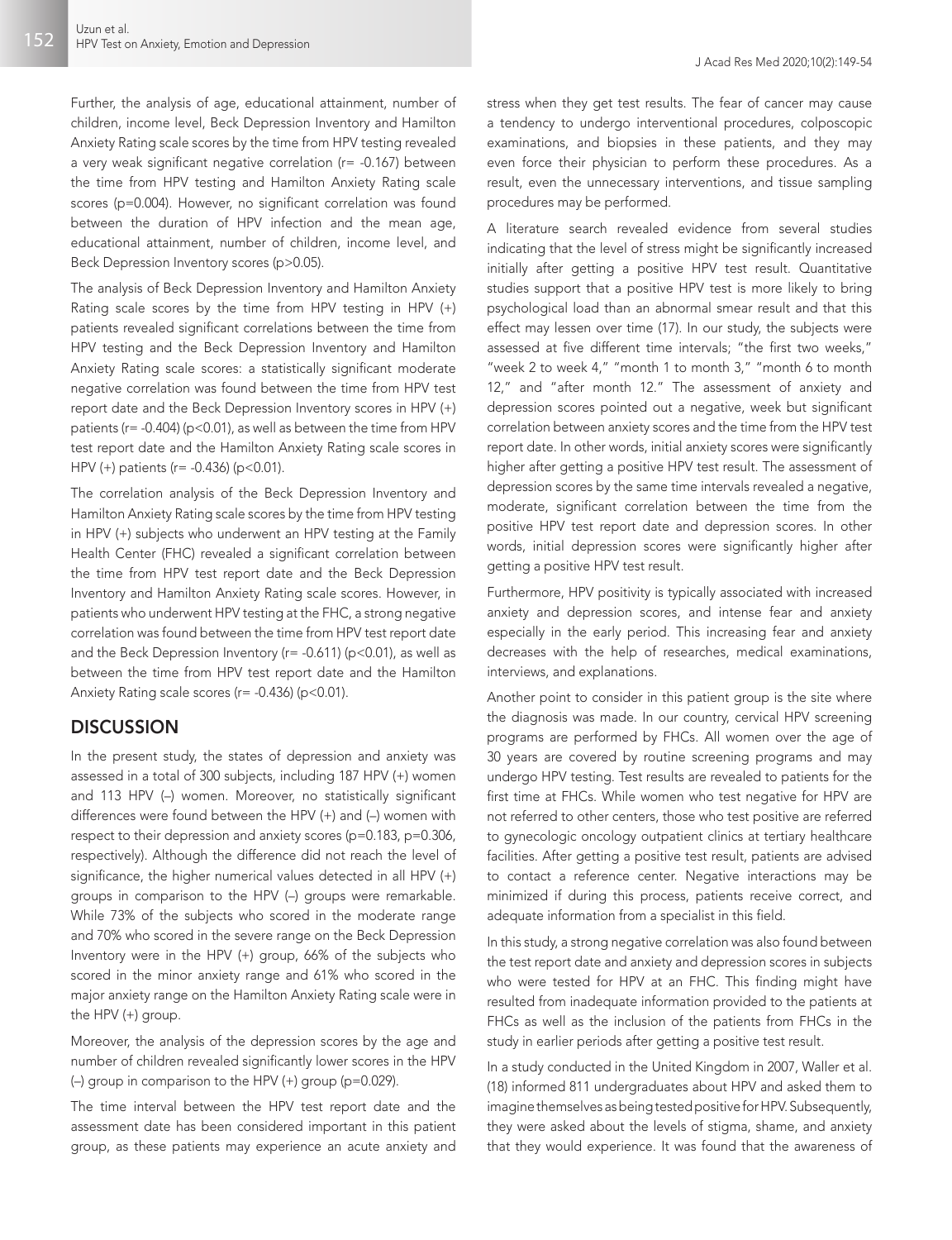high prevalence of HPV may reduce negative feelings and also anxiety, in general. They concluded that raising awareness of high prevalence of HPV through public health messages may alleviate negative psychosocial consequences (18).

In another study investigating the social and psychological consequences of HPV testing, McCaffery et al. (9) emphasized that the effects of abnormal smear tests had been adequately investigated until then, however, as a sexually transmitted disease, HPV might lead to anxiety and distress in addition to these negative effects. In particular, due fear of disclosure, patients experience difficulty explaining the situation to their spouse or even to their own family (9).

A sensitive approach is important even when informing patients about their positive HPV results to protect them from exposure to negative psychological effects. Kahn et al. (12) made recommendations on how to approach a patient at the time of HPV test result release. They recommended that correct information should be given in a sensitive and nonjudgmental manner, and stated that an educational protocol might help women to understand HPV and its consequences. They emphasized that unwanted psychosocial consequences might be minimized by promoting health-improving behaviors, safe sexual habits, and regular cervical screening in adolescent girls (12).

Initially, a significant increase is observed in the anxiety and depression scores in patients who test positive for HPV. However, over time, these increased scores return to their normal levels.

We believe that patients can overcome these critical early periods of time with minimal negative impact if social factors are considered and correct and thorough information is provided at the very beginning with due diligence and a sensitive approach that would alleviate their fear.

In order to reduce depression and anxiety, it would be appropriate for the specialist obstetricians, psychologists, and psychiatrists to provide explanations and psychological support to patients.

## **CONCLUSION**

When women first learn about their HPV carrier status, a significant increase in their anxiety and depression scores is observed at the beginning; however, this impact lessens over time. An appropriate support during this period is pertinent to protect patients from psychosocial traumas.

Ethics Committee Approval: The study protocol was submitted to the Institutional Review Board and ethics approval was obtained on July 25, 2017 (institutional review board approval number: 2017/514/111/6).

Informed Consent: A written informed consent form was obtained from all patients prior to the study.

Peer-review: Externally peer-reviewed.

Author Contributions: Concept - Ö.S., S.B.U., E.E.S.; Design - Ö.S., S.B.U., E.E.Ş.; Supervision - E.E.Ş.; Data Collection and/or Processing - Ö.S., S.B.U.; Analysis and/or Interpretation - S.B.U., H.Ç.; Literature Search - Ö.S., S.B.U.; Writing Manuscript - Ö.S., S.B.U., E.E.Ş., H.Ç.; Critical Review - Ö.S., S.B.U., E.E.Ş., H.Ç.

Conflict of Interest: The authors have no conflict of interest to declare.

Financial Disclosure: The authors declared that this study has received no financial support.

Etik Komite Onayı: Çalışma protokolü Kurumsal İnceleme Kuruluna sunulmuş ve etik onayı 25 Temmuz 2017 tarihinde alınmıştır (kurumsal inceleme kurulu onay numarası: 2017/514/111/6).

Hasta Onamı: Çalışma öncesinde tüm hastalardan yazılı bilgilendirilmiş onam formu alındı.

Hakem Değerlendirmesi: Editörler kurulu dışında olan kişiler tarafından değerlendirilmiştir.

Yazar Katkıları: Fikir - Ö.S., S.B.U., E.E.Ş.; Tasarım - Ö.S., S.B.U., E.E.Ş.; Denetleme - E.E.Ş.; Veri Toplanması ve/veya İşlemesi - Ö.S., S.B.U.; Analiz ve/veya Yorum - S.B.U., H.Ç.; Literatür Taraması - Ö.S., S.B.U.; Yazıyı Yazan - Ö.S., S.B.U., E.E.Ş., H.Ç.; Eleştirel İnceleme - Ö.S., S.B.U., E.E.Ş., H.Ç.

Çıkar Çatışması: Yazarların beyan edecek çıkar çatışması yoktur.

Finansal Destek: Yazarlar bu çalışma için finansal destek almadıklarını beyan etmişlerdir.

#### REFERENCES

- Smith MA, Edwards S, Canfell K. Impact of the National Cervical Screening Programme in New Zealand by age: analysis of cervical cancer trends 1985-2013 in all women and in Māori women. Cancer Causes Control 2017; 28: 1393-404.
- 2. Awua AK, Wiredu EK, Afari EA, Tijani AS, Djanmah G, Adanu RMK. A tailored within-community specimen collection strategy increased uptake of cervical cancer screening in a cross-sectional study in Ghana. BMC Public Health 2017; 18: 80.
- 3. Cuzick J, Myers O, Lee JH, Shi Y, Gage JC, Hunt WC, et al. Outcomes in women with cytology showing atypical squamous cells of undetermined significance with vs without human papillomavirus testing. JAMA Oncol 2017; 3: 1327-34.
- 4. Schiffman M, Kinney WK, Cheung LC, Gage JC, Fetterman B, Poitras NE, et al. Relative Performance of HPV and Cytology Components of Cotesting in Cervical Screening. J Natl Cancer Inst 2018; 110: 501-8.
- 5. Silver MI, Rositch AF, Phelan-Emrick DF, Gravitt PE. Uptake of HPV testing and extended cervical cancer screening intervals following cytology alone and Pap/HPV cotesting in women aged 30-65 years. Cancer Causes Control. Cancer Causes Control 2018; 29: 43-50.
- Senkomago V, Royalty J, Miller JW, Buenconsejo-Lum LE, Benard VB, Saraiya M. Cervical cancer screening in the National Breast and Cervical Cancer Early Detection Program (NBCCEDP) in four US-Affiliated Pacific Islands between 2007 and 2015. Cancer Epidemiol 2017; 50: 260-7.
- 7. McCaffery K, Waller JO, Forrest S, Cadman L, Szarewski A, Wardle J. Testing positive for human papillomavirus in routine cervical screening: examination of psychosocial impact. BJOG 2004; 111: 1437-43.
- 8. Maggino T, Casadei D, Panontin E, Fadda E, Zampieri MC, Donà MA, et al. Impact of an HPV diagnosis on the quality of life in young women. Gynecol Oncol 2007; 107(1 Suppl 1): 175-9.
- 9. McCaffery K, Waller J, Nazroo J, Wardle J. Social and psychological impact of HPV testing in cervical screening: a qualitative study. Sex Transm Infect 2006; 82: 169-74.
- 10. Ramirez JE, Ramos DM, Clayton L, Kanowitz S, Moscicki AB. Genital human papillomavirus infections: Knowledge, perception of risk, and actual risk in a nonclinic population of young women. J Womens Health 1997; 6: 113-21.
- 11. Maissi E, Marteau TM, Hankins M, Moss S, Legood R, Gray A. Psychological impact of human papillomavirus testing in women with borderline or mildly dyskaryotic cervical smear test results: cross sectional questionnaire study. BMJ 2004; 328: 1293.
- 12. Kahn JA, Slap GB, Bernstein DI, Tissot AM, Kollar LM, Hillard PA, et al. Personal meaning of human papillomavirus and Pap test results in adolescent and young adult women. Health Psychol 2007; 26: 192-200.
- 13. Anhang R, Wright TC Jr, Smock L, Goldie SJ. Women's desired information about human papillomavirus. Cancer 2004; 100: 315-20.
- 14. Waller JO, McCaffery K, Wardle J. Beliefs about the risk factors for cervical cancer in a British population sample. Prev Med 2004; 38: 745-53.